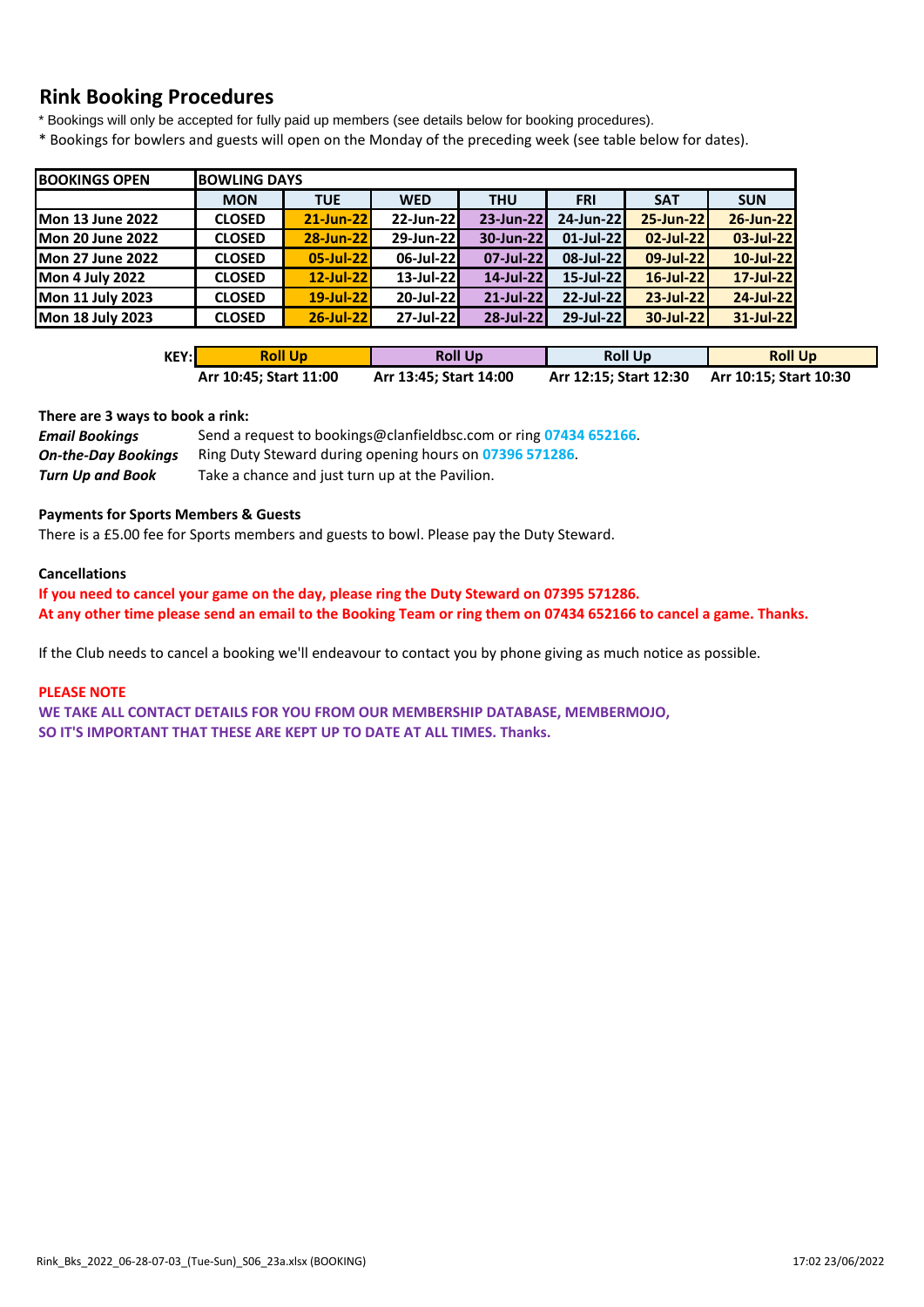|               |                    |             |                         | <b>I LLAOL NOTE: Chian bookings should be sent to bookings @ciannelabsc.com</b> |     |                                                 |     |                      |     |                      |     |
|---------------|--------------------|-------------|-------------------------|---------------------------------------------------------------------------------|-----|-------------------------------------------------|-----|----------------------|-----|----------------------|-----|
| <b>COLOUR</b> | <b>UNAVAILABLE</b> |             |                         | <b>AVAILABLE</b>                                                                |     | <b>BOOKED</b>                                   |     | <b>RESERVED FOR</b>  |     | <b>RESERVED FOR</b>  |     |
| KEY:          | <b>Rinks</b>       |             |                         | <b>Rinks</b>                                                                    |     | <b>Rinks</b>                                    |     | <b>ROLL UP</b>       |     | <b>FRIENDLIES</b>    |     |
|               | <b>Start</b>       | <b>End</b>  | Rink                    |                                                                                 | Arr |                                                 | Arr |                      | Arr |                      | Arr |
|               | <b>Time</b>        | <b>Time</b> | <b>No</b>               | <b>Player 1 Name</b>                                                            | Y/N | <b>Player 2 Name</b>                            | Y/N | <b>Player 3 Name</b> | Y/N | <b>Player 4 Name</b> | Y/N |
|               |                    |             |                         |                                                                                 |     |                                                 |     |                      |     |                      |     |
|               |                    |             |                         |                                                                                 |     | ROLL UP STARTS AT 11:00 TODAY. ARRIVE AT 10:45. |     |                      |     |                      |     |
|               | 10:30              | 12:30       | $\mathbf{1}$            |                                                                                 |     |                                                 |     |                      |     |                      |     |
|               | 10:30              | 12:30       | $\overline{2}$          |                                                                                 |     |                                                 |     |                      |     |                      |     |
|               | 10:30              | 12:30       | $\overline{\mathbf{3}}$ |                                                                                 |     |                                                 |     |                      |     |                      |     |
|               | 10:30              | 12:30       | $\overline{\mathbf{A}}$ |                                                                                 |     |                                                 |     |                      |     |                      |     |
|               | 10:30              | 12:30       | 5                       |                                                                                 |     |                                                 |     |                      |     |                      |     |
|               | 10:30              | 12:30       | 6                       |                                                                                 |     |                                                 |     |                      |     |                      |     |
|               | 10:30              | 12:30       | $\overline{\mathbf{z}}$ |                                                                                 |     |                                                 |     |                      |     |                      |     |
|               |                    |             |                         |                                                                                 |     |                                                 |     |                      |     |                      |     |
|               | 12:30              | 14:30       | $\mathbf 1$             |                                                                                 |     |                                                 |     |                      |     |                      |     |
|               | 12:30              | 14:30       | $\overline{\mathbf{2}}$ |                                                                                 |     |                                                 |     |                      |     |                      |     |
|               | 12:30              | 14:30       | $\overline{\mathbf{3}}$ |                                                                                 |     |                                                 |     |                      |     |                      |     |
|               | 12:30              | 14:30       | $\overline{\mathbf{a}}$ |                                                                                 |     |                                                 |     |                      |     |                      |     |
|               | 12:30              | 14:30       | 5                       |                                                                                 |     |                                                 |     |                      |     |                      |     |
|               | 12:30              | 14:30       | 6                       |                                                                                 |     |                                                 |     |                      |     |                      |     |
|               | 12:30              | 14:30       | $\overline{\mathbf{z}}$ |                                                                                 |     |                                                 |     |                      |     |                      |     |
|               |                    |             |                         |                                                                                 |     |                                                 |     |                      |     |                      |     |
|               | 14:30              | 16:30       | $\mathbf{1}$            |                                                                                 |     |                                                 |     |                      |     |                      |     |
|               | 14:30              | 16:30       | $\overline{2}$          |                                                                                 |     |                                                 |     |                      |     |                      |     |
|               | 14:30              | 16:30       | $\overline{\mathbf{3}}$ |                                                                                 |     |                                                 |     |                      |     |                      |     |
|               | 14:30              | 16:30       | $\overline{\mathbf{a}}$ |                                                                                 |     |                                                 |     |                      |     |                      |     |
|               | 14:30              | 16:30       | 5                       |                                                                                 |     |                                                 |     |                      |     |                      |     |
|               | 14:30              | 16:30       | 6                       |                                                                                 |     |                                                 |     |                      |     |                      |     |
|               | 14:30              | 16:30       | $\overline{7}$          |                                                                                 |     |                                                 |     |                      |     |                      |     |
|               |                    |             |                         |                                                                                 |     |                                                 |     |                      |     |                      |     |
|               | 16:30              | 18:30       | $\mathbf{1}$            |                                                                                 |     |                                                 |     |                      |     |                      |     |
|               | 16:30              | 18:30       | $\overline{2}$          |                                                                                 |     |                                                 |     |                      |     |                      |     |
|               | 16:30              | 18:30       | $\overline{\mathbf{3}}$ |                                                                                 |     |                                                 |     |                      |     |                      |     |
|               | 16:30              | 18:30       | $\overline{a}$          |                                                                                 |     |                                                 |     |                      |     |                      |     |
|               | 16:30              | 18:30       | 5                       |                                                                                 |     |                                                 |     |                      |     |                      |     |
|               | 16:30              | 18:30       | 6                       |                                                                                 |     |                                                 |     |                      |     |                      |     |
|               | 16:30              | 18:30       | $\overline{7}$          |                                                                                 |     |                                                 |     |                      |     |                      |     |
|               |                    |             |                         |                                                                                 |     |                                                 |     |                      |     |                      |     |

#### **Tuesday, 28 June 2022 - Rink Availability as of 23 June 2022 PLEASE NOTE: email bookings should be sent to bookings@clanfieldbsc.com**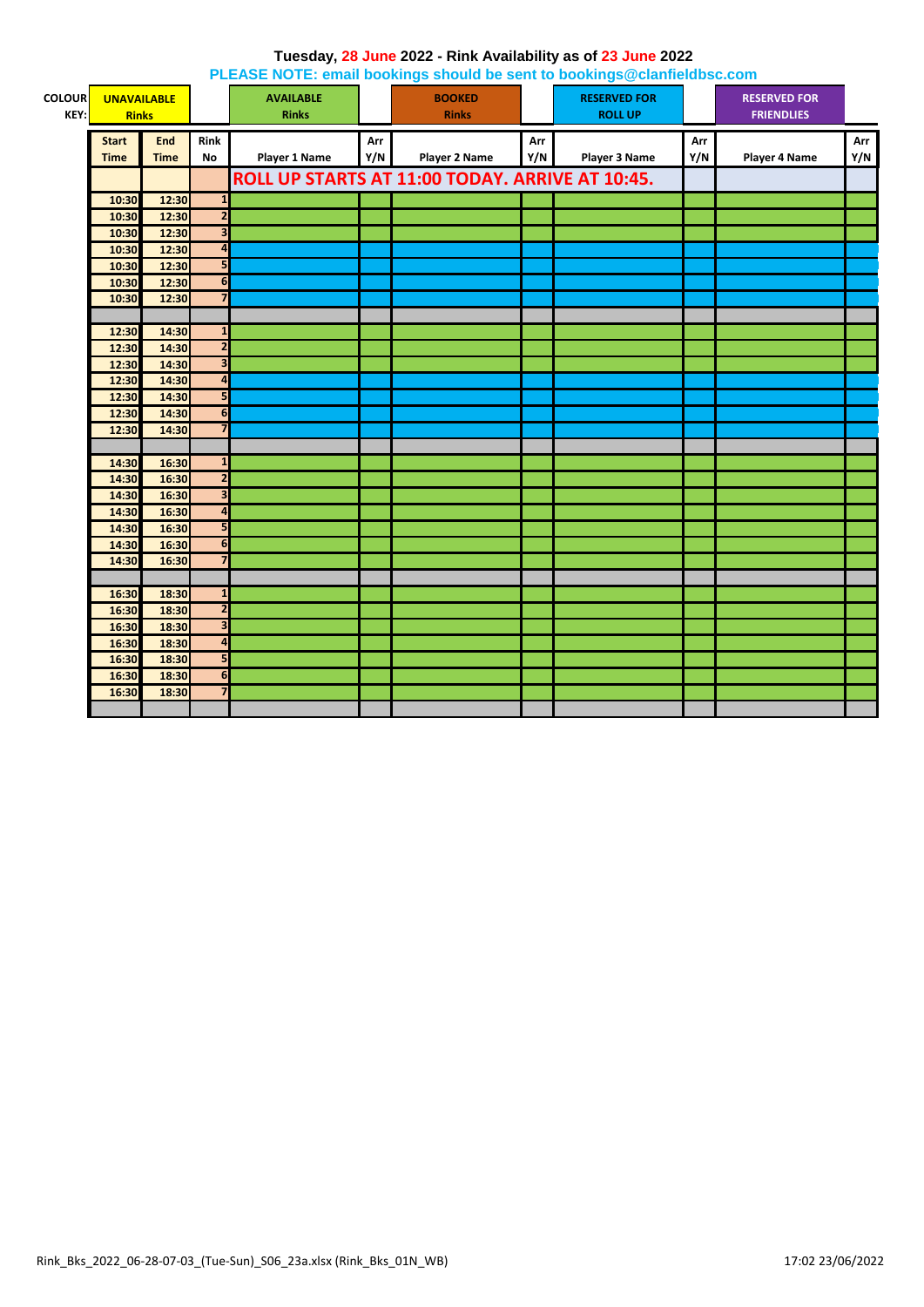# **Wednesday, 29 June 2022 - Rink Availability as of 23 June 2022**

**PLEASE NOTE: email bookings should be sent to bookings@clanfieldbsc.com**

| <b>COLOUR</b><br>KEY: | <b>UNAVAILABLE</b><br><b>Rinks</b> |             |                              | <b>AVAILABLE</b><br><b>Rinks</b> |     | <b>BOOKED</b><br><b>Rinks</b>        |     | <b>RESERVED FOR</b><br><b>ROLL UP</b> |     | <b>RESERVED FOR</b><br><b>FRIENDLIES</b> |     |
|-----------------------|------------------------------------|-------------|------------------------------|----------------------------------|-----|--------------------------------------|-----|---------------------------------------|-----|------------------------------------------|-----|
|                       | <b>Start</b>                       | <b>End</b>  | Rink                         |                                  | Arr |                                      | Arr |                                       | Arr |                                          | Arr |
|                       | <b>Time</b>                        | <b>Time</b> | No                           | <b>Player 1 Name</b>             | Y/N | <b>Player 2 Name</b>                 | Y/N | <b>Player 3 Name</b>                  | Y/N | Player 4 Name                            | Y/N |
|                       | 10:30                              | 12:30       | $\mathbf{1}$                 |                                  |     |                                      |     |                                       |     |                                          |     |
|                       | 10:30                              | 12:30       | $\overline{2}$               |                                  |     |                                      |     |                                       |     |                                          |     |
|                       | 10:30                              | 12:30       | $\overline{\mathbf{3}}$      |                                  |     |                                      |     |                                       |     |                                          |     |
|                       | 10:30                              | 12:30       | $\overline{\mathbf{A}}$      |                                  |     |                                      |     |                                       |     |                                          |     |
|                       | 10:30                              | 12:30       | 5                            |                                  |     |                                      |     |                                       |     |                                          |     |
|                       | 10:30                              | 12:30       | 6                            |                                  |     |                                      |     |                                       |     |                                          |     |
|                       | 10:30                              | 12:30       | $\overline{7}$               |                                  |     |                                      |     |                                       |     |                                          |     |
|                       |                                    |             |                              |                                  |     | FRIENDLY MATCH AGAINST COLDEN COMMON |     |                                       |     |                                          |     |
|                       | 12:30                              | 14:30       | $\mathbf{1}$                 |                                  |     |                                      |     |                                       |     |                                          |     |
|                       | 12:30                              | 14:30       | $\overline{\mathbf{c}}$      |                                  |     |                                      |     |                                       |     |                                          |     |
|                       | 12:30                              | 14:30       | $\overline{\mathbf{3}}$      |                                  |     |                                      |     |                                       |     |                                          |     |
|                       | 12:30                              | 14:30       | $\overline{\mathbf{r}}$<br>5 |                                  |     |                                      |     |                                       |     |                                          |     |
|                       | 12:30                              | 14:30       | 6                            |                                  |     |                                      |     |                                       |     |                                          |     |
|                       | 12:30                              | 14:30       | $\overline{7}$               |                                  |     |                                      |     |                                       |     |                                          |     |
|                       | 12:30                              | 14:30       |                              |                                  |     |                                      |     |                                       |     |                                          |     |
|                       | 14:30                              | 16:30       | $\mathbf{1}$                 |                                  |     |                                      |     |                                       |     |                                          |     |
|                       | 14:30                              | 16:30       | $\overline{\mathbf{2}}$      |                                  |     |                                      |     |                                       |     |                                          |     |
|                       | 14:30                              | 16:30       | $\overline{\mathbf{3}}$      |                                  |     |                                      |     |                                       |     |                                          |     |
|                       | 14:30                              | 16:30       | $\overline{\mathbf{a}}$      |                                  |     |                                      |     |                                       |     |                                          |     |
|                       | 14:30                              | 16:30       | 5                            |                                  |     |                                      |     |                                       |     |                                          |     |
|                       | 14:30                              | 16:30       | 6                            |                                  |     |                                      |     |                                       |     |                                          |     |
|                       | 14:30                              | 16:30       | $\overline{7}$               |                                  |     |                                      |     |                                       |     |                                          |     |
|                       |                                    |             |                              |                                  |     |                                      |     |                                       |     |                                          |     |
|                       | 16:30                              | 18:30       | $\mathbf{1}$                 |                                  |     |                                      |     |                                       |     |                                          |     |
|                       | 16:30                              | 18:30       | $\mathbf{2}$                 |                                  |     |                                      |     |                                       |     |                                          |     |
|                       | 16:30                              | 18:30       | $\overline{\mathbf{3}}$      |                                  |     |                                      |     |                                       |     |                                          |     |
|                       | 16:30                              | 18:30       | 4                            |                                  |     |                                      |     |                                       |     |                                          |     |
|                       |                                    |             | 5                            |                                  |     |                                      |     |                                       |     |                                          |     |
|                       | 16:30                              | 18:30       |                              |                                  |     |                                      |     |                                       |     |                                          |     |
|                       | 16:30                              | 18:30       | 6                            |                                  |     |                                      |     |                                       |     |                                          |     |
|                       | 16:30                              | 18:30       | $\overline{7}$               |                                  |     |                                      |     |                                       |     |                                          |     |
|                       |                                    |             |                              |                                  |     |                                      |     |                                       |     |                                          |     |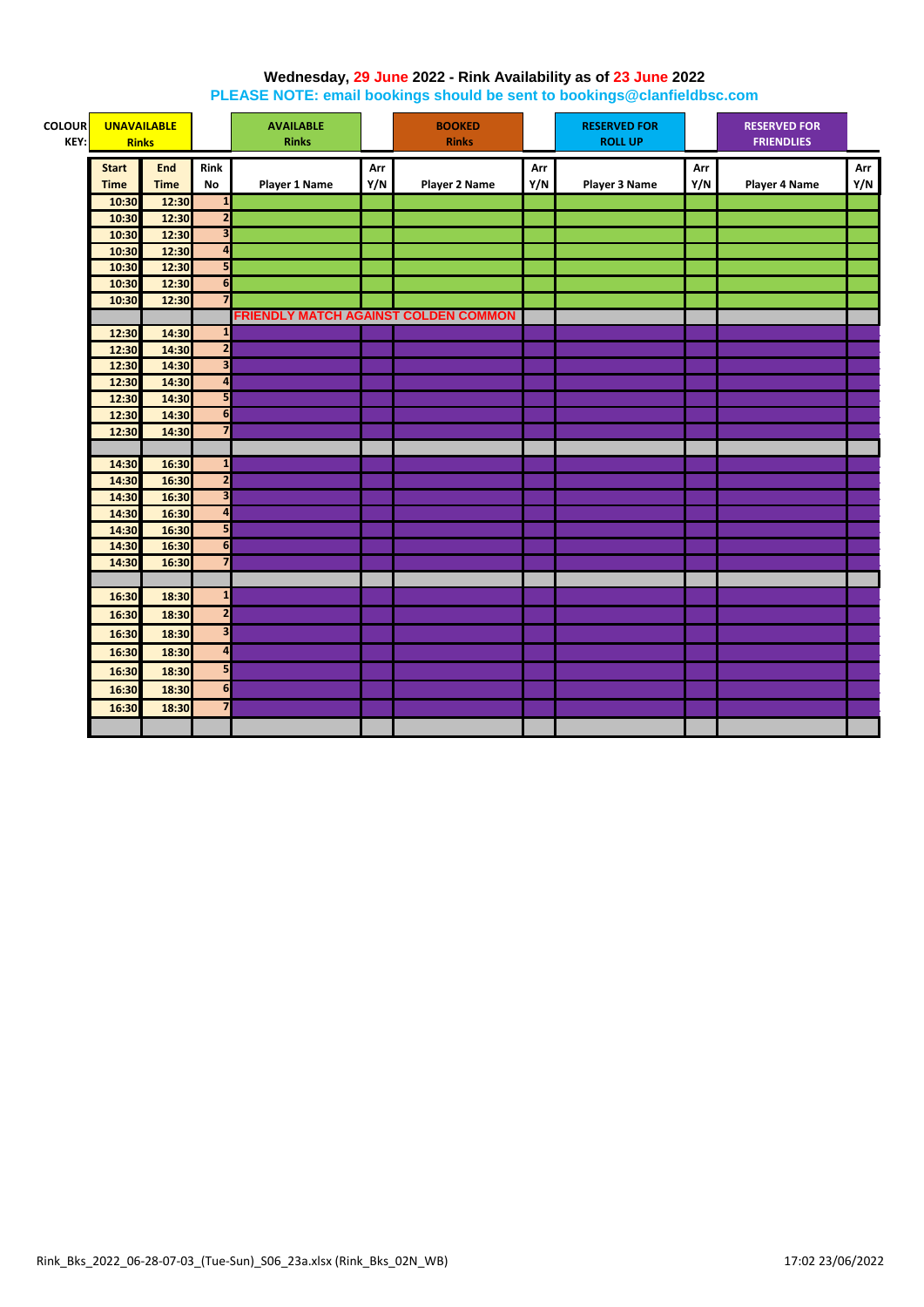| <b>COLOUR</b><br>KEY: | <b>UNAVAILABLE</b><br><b>Rinks</b> |             |                         | <b>AVAILABLE</b><br><b>Rinks</b> |     | <b>BOOKED</b><br><b>Rinks</b>                   |     | <b>RESERVED FOR</b><br><b>ROLL UP</b> |     | <b>RESERVED FOR</b><br><b>FRIENDLIES</b> |     |
|-----------------------|------------------------------------|-------------|-------------------------|----------------------------------|-----|-------------------------------------------------|-----|---------------------------------------|-----|------------------------------------------|-----|
|                       | <b>Start</b>                       | End         | <b>Rink</b>             |                                  | Arr |                                                 | Arr |                                       | Arr |                                          | Arr |
|                       | <b>Time</b>                        | <b>Time</b> | <b>No</b>               | <b>Player 1 Name</b>             | Y/N | <b>Player 2 Name</b>                            | Y/N | Player 3 Name                         | Y/N | <b>Player 4 Name</b>                     | Y/N |
|                       |                                    |             |                         |                                  |     | ROLL UP STARTS AT 14:00 TODAY. ARRIVE AT 13:45. |     |                                       |     |                                          |     |
|                       | 10:30                              | 12:30       | $\mathbf{1}$            |                                  |     |                                                 |     |                                       |     |                                          |     |
|                       | 10:30                              | 12:30       | $\overline{2}$          |                                  |     |                                                 |     |                                       |     |                                          |     |
|                       | 10:30                              | 12:30       | $\overline{\mathbf{3}}$ |                                  |     |                                                 |     |                                       |     |                                          |     |
|                       | 10:30                              | 12:30       | $\overline{\mathbf{a}}$ |                                  |     |                                                 |     |                                       |     |                                          |     |
|                       | 10:30                              | 12:30       | 5                       |                                  |     |                                                 |     |                                       |     |                                          |     |
|                       | 10:30                              | 12:30       | 6                       |                                  |     |                                                 |     |                                       |     |                                          |     |
|                       | 10:30                              | 12:30       | $\overline{7}$          |                                  |     |                                                 |     |                                       |     |                                          |     |
|                       |                                    |             |                         |                                  |     |                                                 |     |                                       |     |                                          |     |
|                       | 12:30                              | 14:30       | $\mathbf{1}$            |                                  |     |                                                 |     |                                       |     |                                          |     |
|                       | 12:30                              | 14:30       | $\overline{2}$          |                                  |     |                                                 |     |                                       |     |                                          |     |
|                       | 12:30                              | 14:30       | 3                       |                                  |     |                                                 |     |                                       |     |                                          |     |
|                       | 12:30                              | 14:30       | 4                       |                                  |     |                                                 |     |                                       |     |                                          |     |
|                       | 12:30                              | 14:30       | 5                       |                                  |     |                                                 |     |                                       |     |                                          |     |
|                       | 12:30                              | 14:30       | $\overline{\mathbf{6}}$ |                                  |     |                                                 |     |                                       |     |                                          |     |
|                       | 12:30                              | 14:30       | $\overline{\mathbf{z}}$ |                                  |     |                                                 |     |                                       |     |                                          |     |
|                       |                                    |             |                         |                                  |     |                                                 |     |                                       |     |                                          |     |
|                       | 14:30                              | 16:30       | $\mathbf{1}$            |                                  |     |                                                 |     |                                       |     |                                          |     |
|                       | 14:30                              | 16:30       | $\overline{\mathbf{c}}$ |                                  |     |                                                 |     |                                       |     |                                          |     |
|                       | 14:30                              | 16:30       | $\overline{\mathbf{3}}$ |                                  |     |                                                 |     |                                       |     |                                          |     |
|                       | 14:30                              | 16:30       | $\overline{\mathbf{a}}$ |                                  |     |                                                 |     |                                       |     |                                          |     |
|                       | 14:30                              | 16:30       | 5                       |                                  |     |                                                 |     |                                       |     |                                          |     |
|                       | 14:30                              | 16:30       | $\overline{6}$          |                                  |     |                                                 |     |                                       |     |                                          |     |
|                       | 14:30                              | 16:30       | 7                       |                                  |     |                                                 |     |                                       |     |                                          |     |
|                       |                                    |             |                         |                                  |     |                                                 |     |                                       |     |                                          |     |
|                       | 16:30                              | 18:30       | $\mathbf{1}$            |                                  |     |                                                 |     |                                       |     |                                          |     |
|                       | 16:30                              | 18:30       | $\overline{2}$          |                                  |     |                                                 |     |                                       |     |                                          |     |
|                       | 16:30                              | 18:30       | 3                       |                                  |     |                                                 |     |                                       |     |                                          |     |
|                       | 16:30                              | 18:30       | $\overline{a}$          |                                  |     |                                                 |     |                                       |     |                                          |     |
|                       | 16:30                              | 18:30       | 5                       |                                  |     |                                                 |     |                                       |     |                                          |     |
|                       | 16:30                              | 18:30       | 6                       |                                  |     |                                                 |     |                                       |     |                                          |     |
|                       | 16:30                              | 18:30       | $\overline{7}$          |                                  |     |                                                 |     |                                       |     |                                          |     |
|                       |                                    |             |                         |                                  |     |                                                 |     |                                       |     |                                          |     |

# **Thursday, 30 June 2022 - Rink Availability as of 23 June 2022 PLEASE NOTE: email bookings should be sent to bookings@clanfieldbsc.com**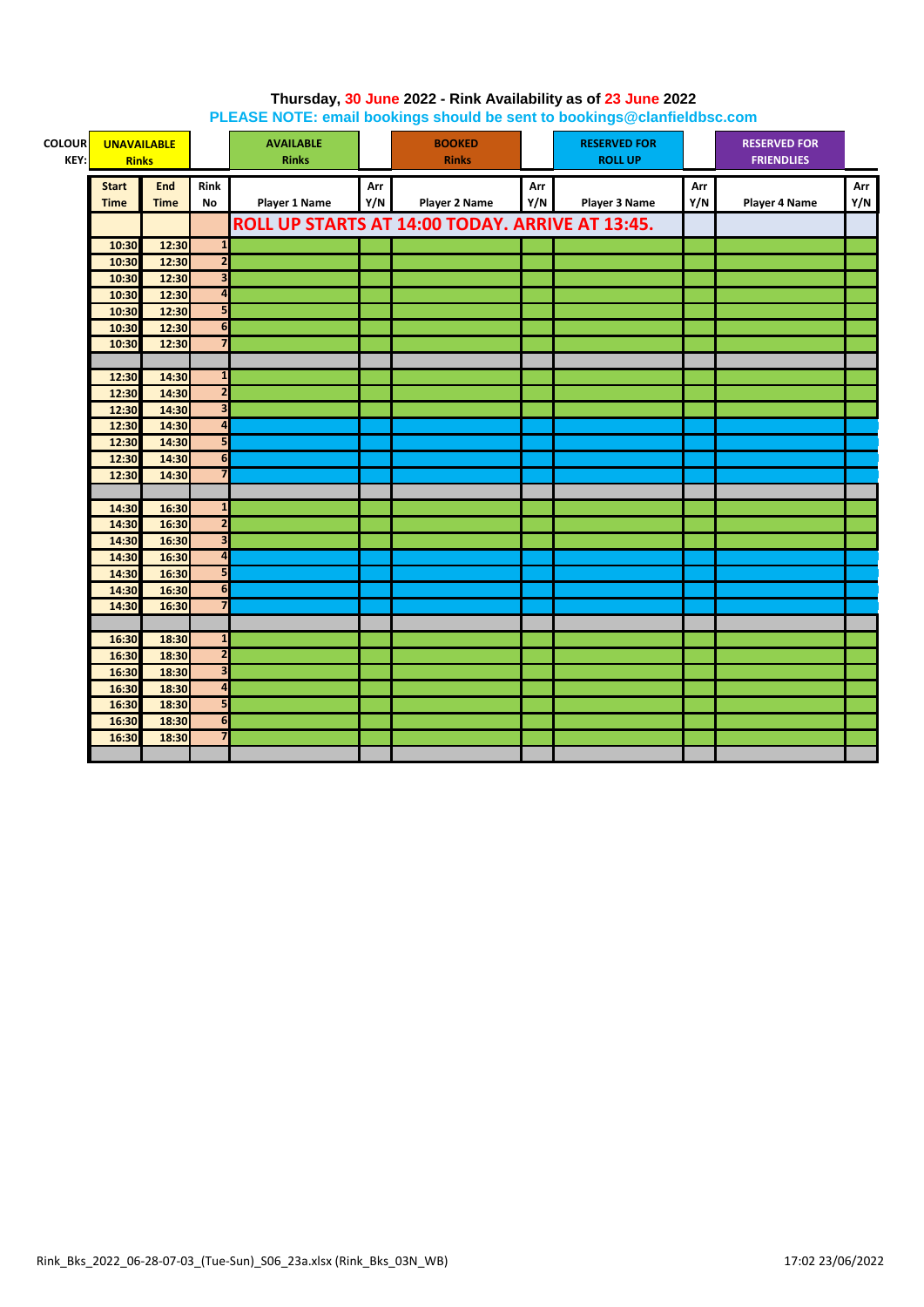| <b>COLOUR</b><br>KEY: | <b>UNAVAILABLE</b><br><b>Rinks</b> |                |                         | <b>AVAILABLE</b><br><b>Rinks</b> |     | <b>BOOKED</b><br><b>Rinks</b>                       |     | <b>RESERVED FOR</b><br><b>ROLL UP</b>                       |     | <b>RESERVED FOR</b><br><b>FRIENDLIES</b> |     |
|-----------------------|------------------------------------|----------------|-------------------------|----------------------------------|-----|-----------------------------------------------------|-----|-------------------------------------------------------------|-----|------------------------------------------|-----|
|                       | <b>Start</b>                       | <b>End</b>     | <b>Rink</b>             |                                  | Arr |                                                     | Arr |                                                             | Arr |                                          | Arr |
|                       | <b>Time</b>                        | <b>Time</b>    | <b>No</b>               | Player 1 Name                    | Y/N | Player 2 Namer                                      | Y/N | Player 3 Name                                               | Y/N | <b>Player 4 Name</b>                     | Y/N |
|                       |                                    |                |                         |                                  |     |                                                     |     | RINKS ARE RESERVED FOR LUNCHTIME & TWILIGHT ROLL Ups TODAY. |     |                                          |     |
|                       |                                    |                |                         |                                  |     | Arrive 12:15 for 12:30 start for Lunchtime Roll Up. |     |                                                             |     |                                          |     |
|                       |                                    |                |                         |                                  |     |                                                     |     |                                                             |     |                                          |     |
|                       |                                    |                |                         |                                  |     | Arrive 16:15 for 16:30 start for Twilight Roll Up.  |     |                                                             |     |                                          |     |
|                       | 10:30                              | 12:30          | $\mathbf{1}$            |                                  |     |                                                     |     |                                                             |     |                                          |     |
|                       | 10:30                              | 12:30          | $\overline{2}$          |                                  |     |                                                     |     |                                                             |     |                                          |     |
|                       | 10:30                              | 12:30          | 3                       |                                  |     |                                                     |     |                                                             |     |                                          |     |
|                       | 10:30                              | 12:30          | $\overline{4}$          |                                  |     |                                                     |     |                                                             |     |                                          |     |
|                       | 10:30                              | 12:30          | 5                       |                                  |     |                                                     |     |                                                             |     |                                          |     |
|                       | 10:30                              | 12:30          | 6                       |                                  |     |                                                     |     |                                                             |     |                                          |     |
|                       | 10:30                              | 12:30          | $\overline{7}$          |                                  |     |                                                     |     |                                                             |     |                                          |     |
|                       |                                    |                |                         |                                  |     |                                                     |     |                                                             |     |                                          |     |
|                       | 12:30                              | 14:30          | 1                       |                                  |     |                                                     |     |                                                             |     |                                          |     |
|                       | 12:30                              | 14:30          | $\overline{2}$          |                                  |     |                                                     |     |                                                             |     |                                          |     |
|                       | 12:30                              | 14:30          | $\overline{\mathbf{3}}$ |                                  |     |                                                     |     |                                                             |     |                                          |     |
|                       | 12:30                              | 14:30          | $\overline{\mathbf{a}}$ |                                  |     |                                                     |     |                                                             |     |                                          |     |
|                       | 12:30                              | 14:30          | 5<br>6                  |                                  |     |                                                     |     |                                                             |     |                                          |     |
|                       | 12:30<br>12:30                     | 14:30<br>14:30 | $\overline{7}$          |                                  |     |                                                     |     |                                                             |     |                                          |     |
|                       |                                    |                |                         |                                  |     |                                                     |     |                                                             |     |                                          |     |
|                       | 14:30                              | 16:30          | 1                       |                                  |     |                                                     |     |                                                             |     |                                          |     |
|                       | 14:30                              | 16:30          | $\overline{2}$          |                                  |     |                                                     |     |                                                             |     |                                          |     |
|                       | 14:30                              | 16:30          | $\overline{\mathbf{3}}$ |                                  |     |                                                     |     |                                                             |     |                                          |     |
|                       | 14:30                              | 16:30          | $\overline{\mathbf{a}}$ |                                  |     |                                                     |     |                                                             |     |                                          |     |
|                       | 14:30                              | 16:30          | 5                       |                                  |     |                                                     |     |                                                             |     |                                          |     |
|                       | 14:30                              | 16:30          | 6                       |                                  |     |                                                     |     |                                                             |     |                                          |     |
|                       | 14:30                              | 16:30          | $\overline{7}$          |                                  |     |                                                     |     |                                                             |     |                                          |     |
|                       |                                    |                |                         |                                  |     |                                                     |     |                                                             |     |                                          |     |
|                       | 16:30                              | 18:30          | $\mathbf{1}$            |                                  |     |                                                     |     |                                                             |     |                                          |     |
|                       | 16:30                              | 18:30          | $\overline{2}$          |                                  |     |                                                     |     |                                                             |     |                                          |     |
|                       | 16:30                              | 18:30          | 3                       |                                  |     |                                                     |     |                                                             |     |                                          |     |
|                       | 16:30                              | 18:30          | $\overline{\mathbf{a}}$ |                                  |     |                                                     |     |                                                             |     |                                          |     |
|                       | 16:30                              | 18:30          | 5                       |                                  |     |                                                     |     |                                                             |     |                                          |     |
|                       | 16:30                              | 18:30          | $\overline{6}$          |                                  |     |                                                     |     |                                                             |     |                                          |     |
|                       | 16:30                              | 18:30          | $\overline{7}$          |                                  |     |                                                     |     |                                                             |     |                                          |     |
|                       |                                    |                |                         |                                  |     |                                                     |     |                                                             |     |                                          |     |

# **Friday, 1 July 2022 - Rink Availability as of 23 June 2022 PLEASE NOTE: email bookings should be sent to bookings@clanfieldbsc.com**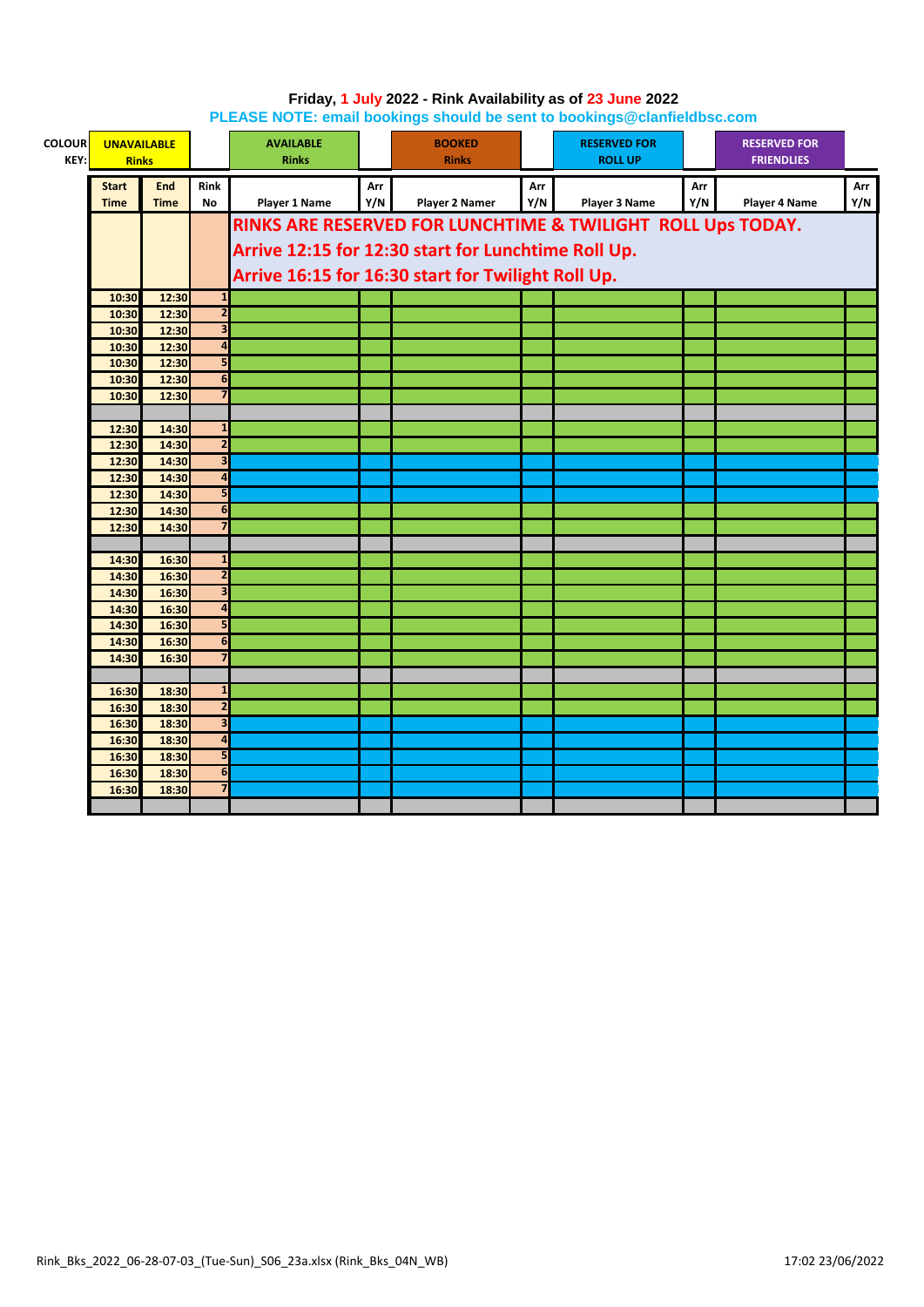#### **Saturday, 2 July 2022 - Rink Availability as of 23 June 2022 PLEASE NOTE: email bookings should be sent to bookings@clanfieldbsc.com**

| <b>COLOUR</b> | <b>UNAVAILABLE</b> |                | <b>AVAILABLE</b>                        |                      | <b>BOOKED</b> |                                                 | <b>RESERVED FOR</b> |                | <b>RESERVED FOR</b> |                      |     |
|---------------|--------------------|----------------|-----------------------------------------|----------------------|---------------|-------------------------------------------------|---------------------|----------------|---------------------|----------------------|-----|
| KEY:          | <b>Rinks</b>       |                |                                         | <b>Rinks</b>         |               | <b>Rinks</b>                                    |                     | <b>ROLL UP</b> |                     | <b>FRIENDLIES</b>    |     |
|               | <b>Start</b>       | End            | Rink                                    |                      | Arr           |                                                 | Arr                 |                | Arr                 |                      | Arr |
|               | <b>Time</b>        | <b>Time</b>    | No                                      | <b>Player 1 Name</b> | Y/N           | <b>Player 2 Name</b>                            | Y/N                 | Player 3 Name  | Y/N                 | <b>Player 4 Name</b> | Y/N |
|               |                    |                |                                         |                      |               | ROLL UP STARTS AT 10:30 TODAY. ARRIVE AT 10:15. |                     |                |                     |                      |     |
|               |                    |                |                                         |                      |               |                                                 |                     |                |                     |                      |     |
|               | 10:30              | 12:30          | $\mathbf{1}$<br>$\overline{\mathbf{2}}$ |                      |               |                                                 |                     |                |                     |                      |     |
|               | 10:30              | 12:30          | $\overline{\mathbf{3}}$                 |                      |               |                                                 |                     |                |                     |                      |     |
|               | 10:30              | 12:30<br>12:30 | $\overline{\mathbf{A}}$                 |                      |               |                                                 |                     |                |                     |                      |     |
|               | 10:30              | 12:30          | 5                                       |                      |               |                                                 |                     |                |                     |                      |     |
|               | 10:30              | 12:30          | $\overline{\mathbf{6}}$                 |                      |               |                                                 |                     |                |                     |                      |     |
|               | 10:30              | 12:30          | $\overline{7}$                          |                      |               |                                                 |                     |                |                     |                      |     |
|               | 10:30              |                |                                         |                      |               |                                                 |                     |                |                     |                      |     |
|               | 12:30              | 14:30          | $\mathbf{1}$                            |                      |               |                                                 |                     |                |                     |                      |     |
|               | 12:30              | 14:30          | $\overline{2}$                          |                      |               |                                                 |                     |                |                     |                      |     |
|               | 12:30              | 14:30          | $\overline{\mathbf{3}}$                 |                      |               |                                                 |                     |                |                     |                      |     |
|               | 12:30              | 14:30          | $\overline{a}$                          |                      |               |                                                 |                     |                |                     |                      |     |
|               | 12:30              | 14:30          | 5                                       |                      |               |                                                 |                     |                |                     |                      |     |
|               | 12:30              | 14:30          | 6                                       |                      |               |                                                 |                     |                |                     |                      |     |
|               | 12:30              | 14:30          | $\overline{7}$                          |                      |               |                                                 |                     |                |                     |                      |     |
|               |                    |                |                                         |                      |               |                                                 |                     |                |                     |                      |     |
|               | 14:30              | 16:30          | $\mathbf{1}$                            |                      |               |                                                 |                     |                |                     |                      |     |
|               | 14:30              | 16:30          | $\overline{2}$                          |                      |               |                                                 |                     |                |                     |                      |     |
|               | 14:30              | 16:30          | $\overline{\mathbf{3}}$                 |                      |               |                                                 |                     |                |                     |                      |     |
|               | 14:30              | 16:30          | $\overline{4}$                          |                      |               |                                                 |                     |                |                     |                      |     |
|               | 14:30              | 16:30          | 5                                       |                      |               |                                                 |                     |                |                     |                      |     |
|               | 14:30              | 16:30          | $6\phantom{1}6$                         |                      |               |                                                 |                     |                |                     |                      |     |
|               | 14:30              | 16:30          | $\overline{7}$                          |                      |               |                                                 |                     |                |                     |                      |     |
|               |                    |                |                                         |                      |               |                                                 |                     |                |                     |                      |     |
|               | 16:30              | 18:30          | $\mathbf{1}$                            |                      |               |                                                 |                     |                |                     |                      |     |
|               | 16:30              | 18:30          | $\overline{\mathbf{c}}$                 |                      |               |                                                 |                     |                |                     |                      |     |
|               | 16:30              | 18:30          | $\overline{\mathbf{3}}$                 |                      |               |                                                 |                     |                |                     |                      |     |
|               | 16:30              | 18:30          | $\overline{\mathbf{4}}$                 |                      |               |                                                 |                     |                |                     |                      |     |
|               | 16:30              | 18:30          | 5                                       |                      |               |                                                 |                     |                |                     |                      |     |
|               | 16:30              | 18:30          | 6                                       |                      |               |                                                 |                     |                |                     |                      |     |
|               | 16:30              | 18:30          | $\overline{\mathbf{z}}$                 |                      |               |                                                 |                     |                |                     |                      |     |
|               |                    |                |                                         |                      |               |                                                 |                     |                |                     |                      |     |